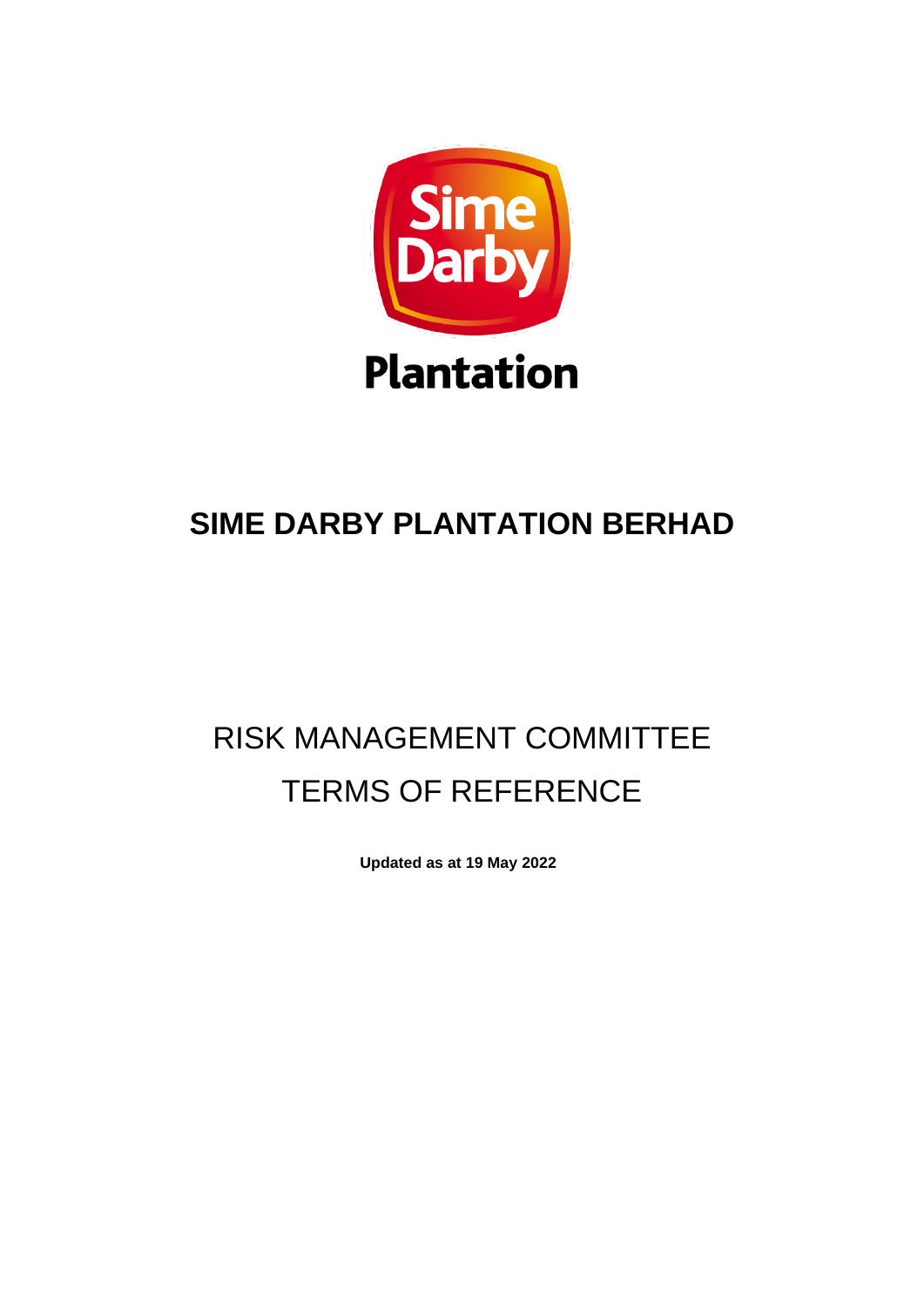### **Contents**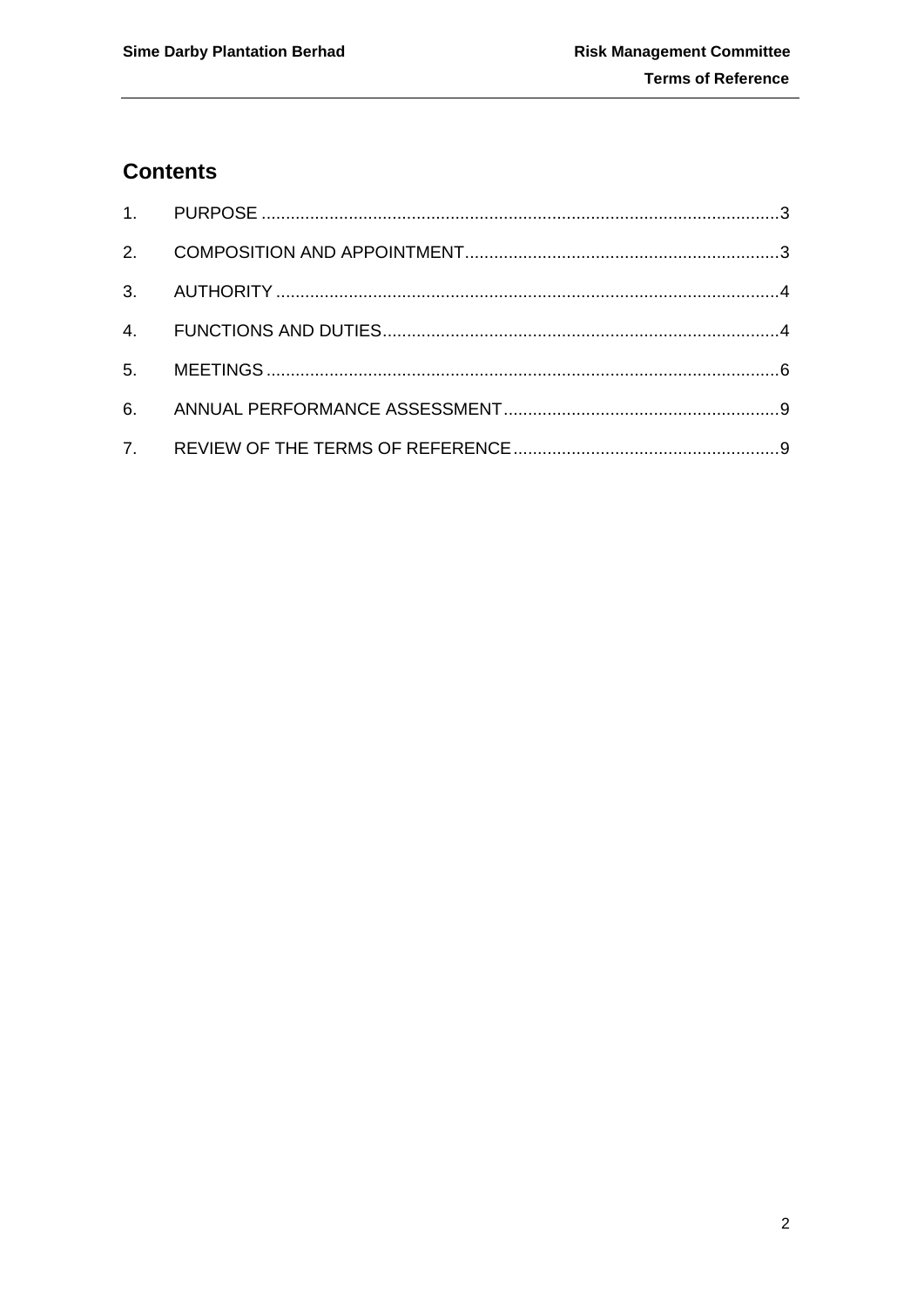#### <span id="page-2-0"></span>**1.0 PURPOSE**

- 1.1 The Risk Management Committee (RMC) is established as a committee of the Sime Darby Plantation Berhad (SDP) Board of Directors (Board). The RMC supports the Board by setting and overseeing the Risk Management Framework of the SDP group of companies (Group) and regularly assessing such Risk Management Framework to ascertain its adequacy and effectiveness. The RMC's objectives are as follows:
	- 1.1.1 to review and recommend the Group's risk management policies and strategies for the Board's approval. This includes reviewing major investment business cases and management's assessment of the key associated risks, including funding options and costs, and investment returns prior to the Board's approval.
	- 1.1.2 to have oversight of the execution of key investments which includes capital expenditure, acquisitions and project-based operational costs in accordance with established thresholds in the approved Group Limits of Authority.

#### <span id="page-2-1"></span>**2.0 COMPOSITION AND APPOINTMENT**

- 2.1 The RMC members shall be appointed by the Board from amongst their number and shall consist of not less than four (4) members. The Chairman of the Board shall not be a member of the RMC.
- 2.2 No alternate Director shall be appointed as a member of the RMC.
- 2.3 The RMC members shall have a mixture of expertise and experience, including sufficient understanding of the industries in which the Group operates in order to challenge and facilitate robust discussions on the management of the Group's key risk areas with the ability to anticipate, assess and mitigate potential future risks to the Group.
- 2.4 The Chairman of the RMC shall be a Non-Executive Director appointed by the Board.
- 2.5 The RMC members may relinquish their membership in the RMC with prior written notice to the Group Secretary. In the event of any vacancies arising in the RMC resulting in the number of members of the RMC falling below four (4), the vacancy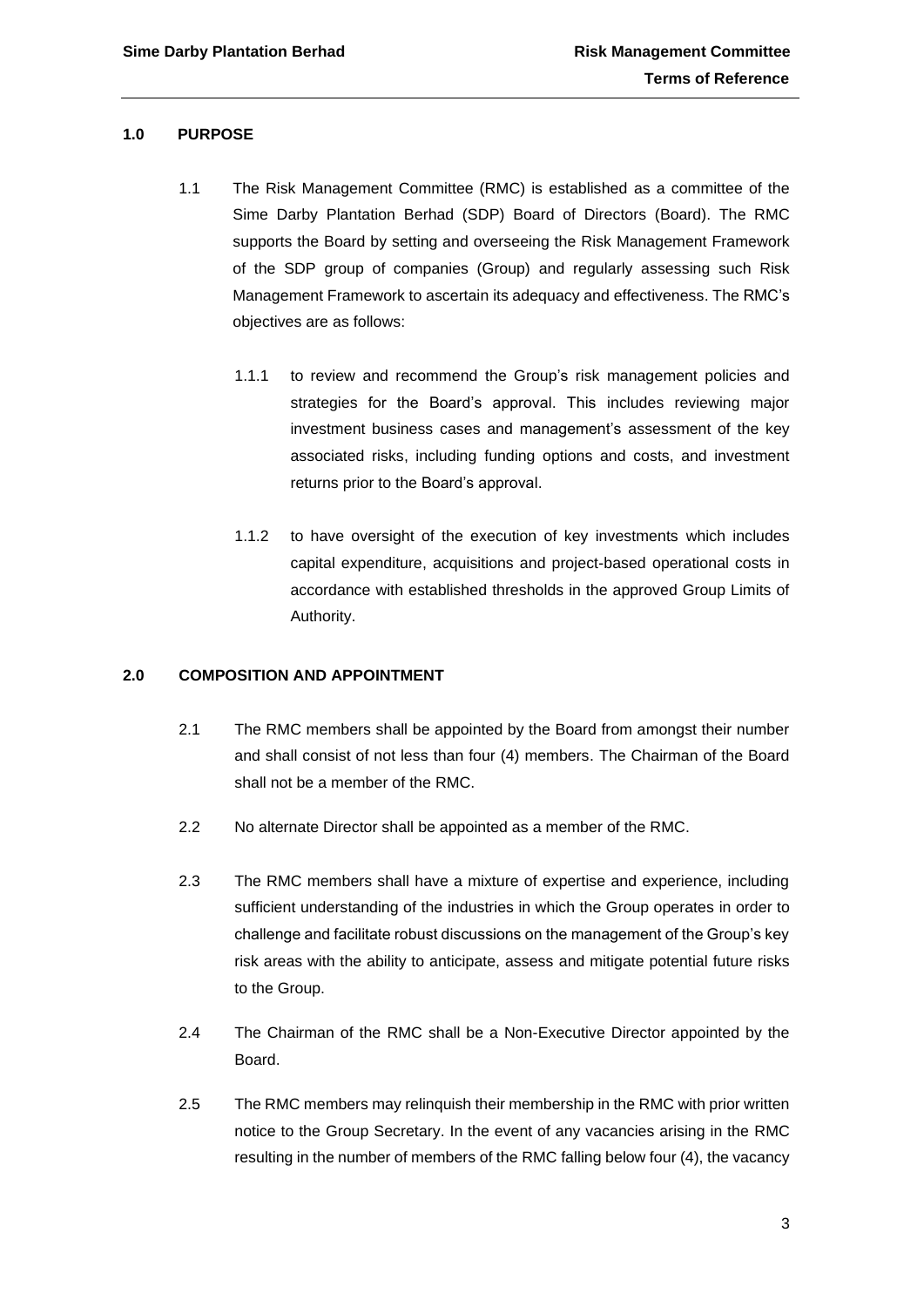shall be filled as soon as possible, but not later than three (3) months from any arising vacancies.

#### <span id="page-3-0"></span>**3.0 AUTHORITY**

- 3.1 The RMC is authorised by the Board and at the expense of the Group to perform the following:
	- 3.1.1 Secure the resources in order to perform its duties as set out in its terms of reference.
	- 3.1.2 Have direct communication channels with and unrestricted access to Senior Management including without limitation, its information, records, reports, properties and personnel.
	- 3.1.3 Instruct Group Risk Management (GRM) to perform duties as necessary to support the RMC in discharging its functions and duties. The Chief Risk Officer is accountable to the RMC and shall have direct access to the Chairman of the RMC, if necessary.
	- 3.1.4 Obtain external legal or other independent professional advice as necessary.
- 3.2 The RMC is not authorised to implement its recommendations on behalf of the Board but shall make recommendations to the Board on risk related matters for the Board's consideration and implementation.

#### <span id="page-3-1"></span>**4.0 FUNCTIONS AND DUTIES**

The main functions and duties of the RMC shall include but are not limited to the following:

- 4.1 Provide oversight, direction and counsel to the Group's risk management process which includes the following:
	- 4.1.1 Establish the Group's risk management framework based on an internationally recognised risk management framework.
	- 4.1.2 Conduct an annual review and periodic testing of the Group's risk management framework. This should include any insights it has gained from the review and any changes made to its risk management framework arising from the review.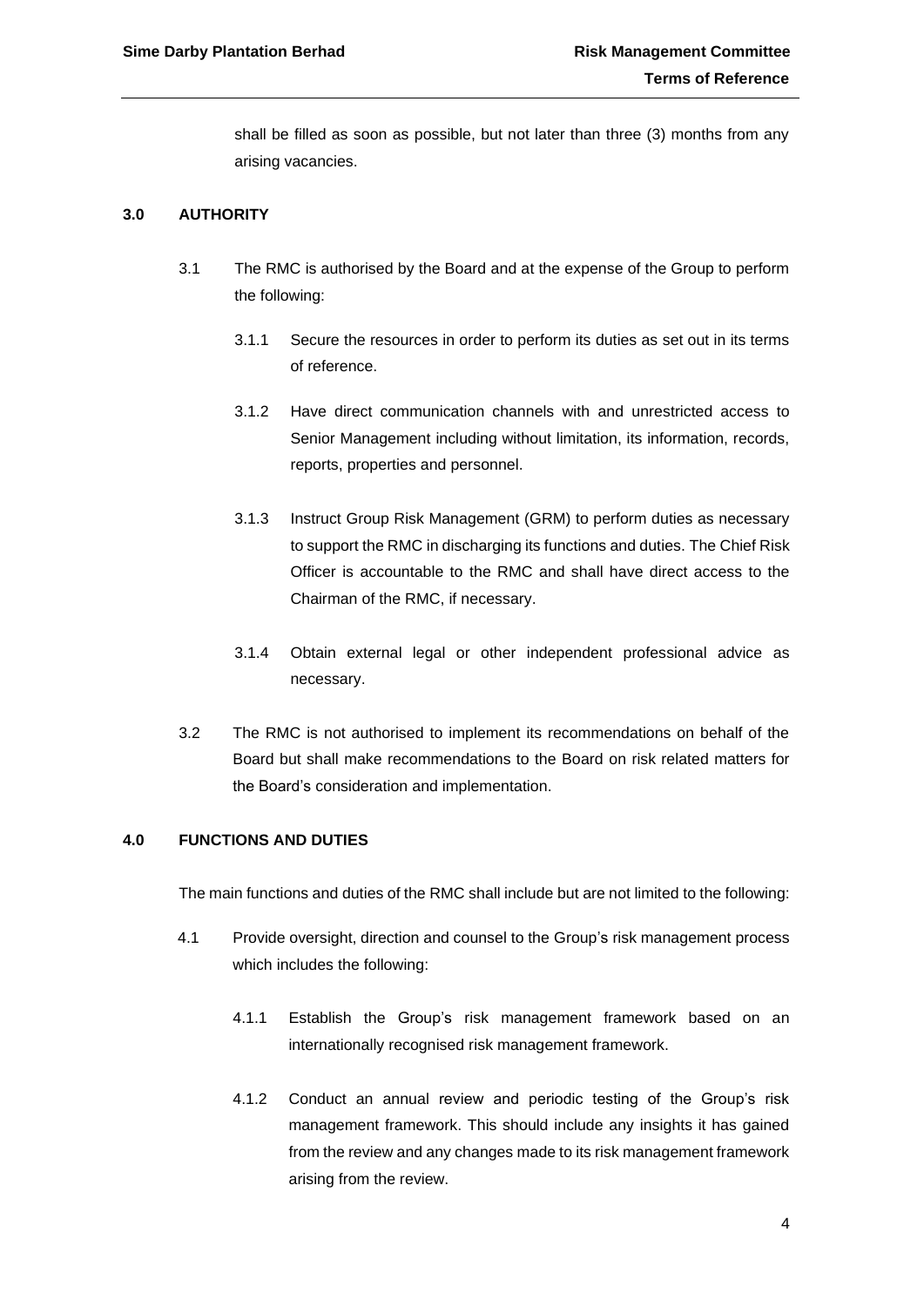- 4.1.3 Monitor the Group level risk exposures and management of the significant financial and non-financial risks identified.
- 4.1.4 Evaluate new risks identified by GRM including the likelihood of the emerging risks happening in the future and consider the need to put in place the appropriate controls.
- 4.1.5 Review the Group Risk Profile and ensure that significant risks that are outside tolerable ranges are being responded with appropriate actions taken in a timely manner.
- 4.1.6 Review the status of the implementation of management action plans in mitigating significant risks identified.
- 4.1.7 Review and recommend the Group's level of risk tolerance and actively identify, assess and monitor key business risks to safeguard shareholders' investments and the Group's assets.
- 4.2 Establish and periodically review the Group risk management guidelines and policies and ensure implementation of the objectives outlined in the policies and compliance with them.
- 4.3 Recommend for the Board's approval the Group's risk management framework, policies, strategies, key risk indicators and risk tolerance levels, and any proposed changes thereto.
- 4.4 Evaluate the effectiveness of the GRM structure, risk management processes and support system to identify, assess, monitor and manage the Group's key risks.
- 4.5 Review all major investment and project business cases in accordance with established thresholds in the approved Group Limits of Authority, focusing on the following:
	- 4.5.1 Evaluating the risks associated with funding options and costs, and investment returns and making its recommendation to the Board for approval of the investment or project.
	- 4.5.2 Advising the Board on potential risk response strategies that need to be adopted in relation to a decision to proceed with the investment or project.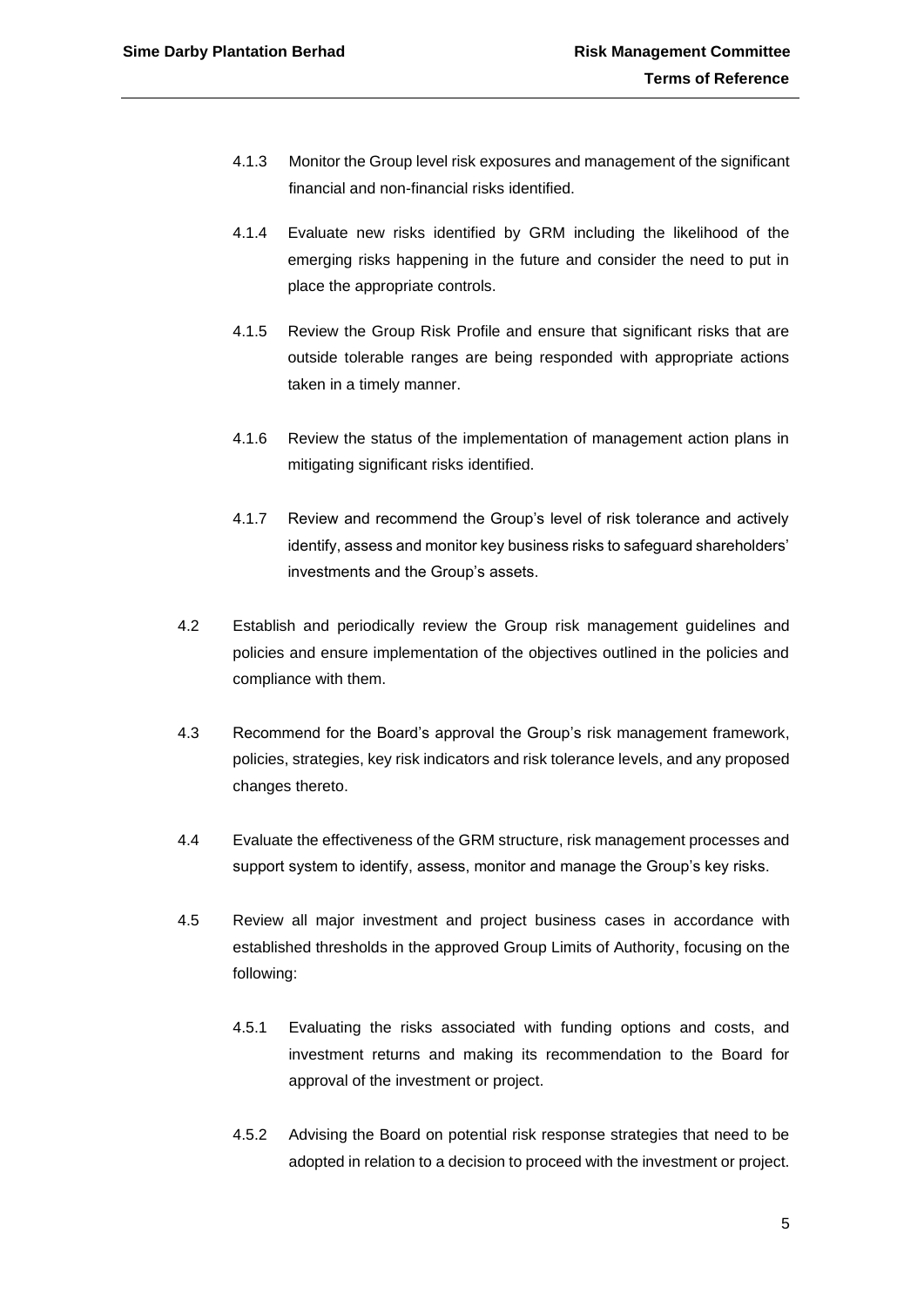- 4.5.3 Monitoring the execution/operationalisation of investments or projects and highlighting key risks to the Board as relevant.
- 4.5.4 Reviewing the effectiveness of risk mitigating actions post approval for major investments and projects based on GRM assessments, and reporting the same to the Board.
- 4.5.5 Reviewing actual financial and operational performance of investments or projects against projected returns (i.e. return on investment, implementation timelines), and reporting the same to the Board.
- 4.5.6 Reviewing investment proposals considered significant including:
	- New lines of business (defined as businesses outside existing sectors, expansion across industry value chains within current sectors and new franchises); or
	- New territories and countries (defined as expansion of existing businesses into new markets/ territories).
- 4.6 Review the statement on risk management and internal control in the Group's Annual Report to ensure that relevant information as prescribed in the Main Market Listing Requirements of Bursa Malaysia Securities Berhad (MMLR) is disclosed. Disclosure in the annual report should include a discussion on how key risk areas such as finance, operations, regulatory compliance, reputation, cyber security and sustainability were evaluated and the controls in place for the Group to mitigate and manage those risks.
- 4.7 Authorise and approve Sime Darby Oils Open Position Limit jointly with the Governance and Audit Committee.

#### **5.0 MEETINGS**

#### **5.1 Frequency**

- 5.1.1 The RMC shall meet at least quarterly in a financial year. Additional meetings shall be scheduled as considered necessary by the Chairman of the RMC.
- 5.1.2 The Chief Risk Officer shall attend meetings of the RMC as a permanent invitee. Other members of Management may attend the meetings by invitation of the RMC.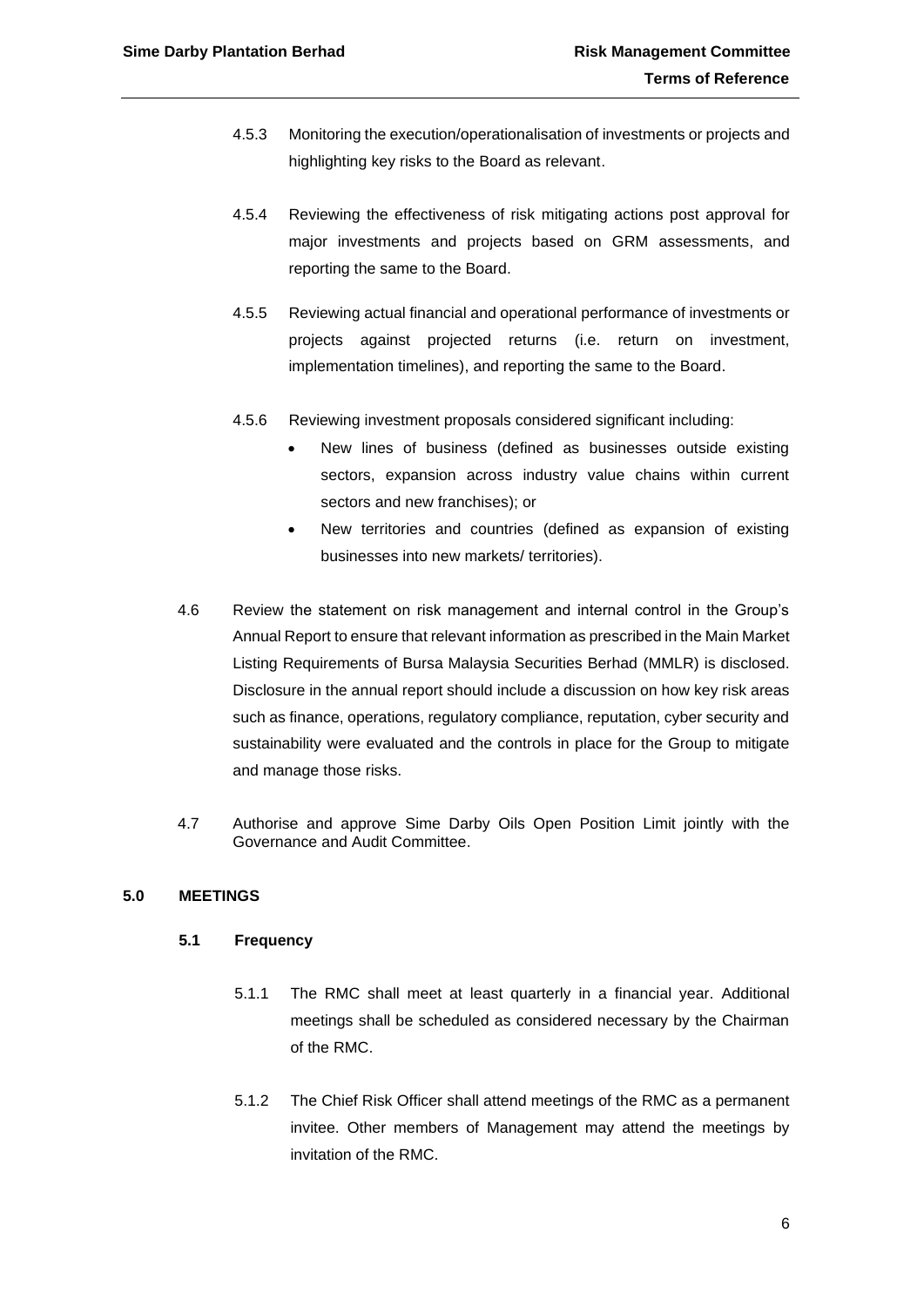#### **5.2 Notice and Agenda**

- 5.2.1 The Group Secretary shall issue and circulate the notice of the RMC meetings confirming the venue, time and date at least five (5) working days before each meeting to the RMC committee members and all those who are required to attend the meeting.
- 5.2.2 The agenda for each meeting including relevant documents and information requested by the RMC shall be circulated at least five (5) working days before each meeting to the RMC members and all those who are required to attend the meeting.
- 5.2.3 The RMC meeting agendas shall be the responsibility of the Chairman with input from the RMC members and GRM. The Chairman may also invite other members of Management and other persons to participate in this process, if necessary.

#### **5.3 Quorum**

5.3.1 The quorum for a meeting of the RMC shall be three (3) members. In the absence of the Chairman, the members present shall elect a Chairman from amongst them to Chair the meeting.

#### **5.4 Meeting Mode**

- 5.4.1 A meeting of the RMC shall normally be conducted face-to-face to enable effective discussion; however, meetings may also be conducted via telephone conferencing, video conferencing or other appropriate means as determined by the RMC.
- 5.4.2 The RMC may from time to time and if deemed appropriate, consider and approve and/or recommend relevant matters via a Circular Resolution in writing, in lieu of formally convening a meeting. The Circular Resolution shall be as valid and effectual as if it has been passed by a meeting of the RMC duly convened. Approval of the RMC obtained by an RMC Circular Resolution must be signed or approved by a majority of the RMC members subject to 5.5.2.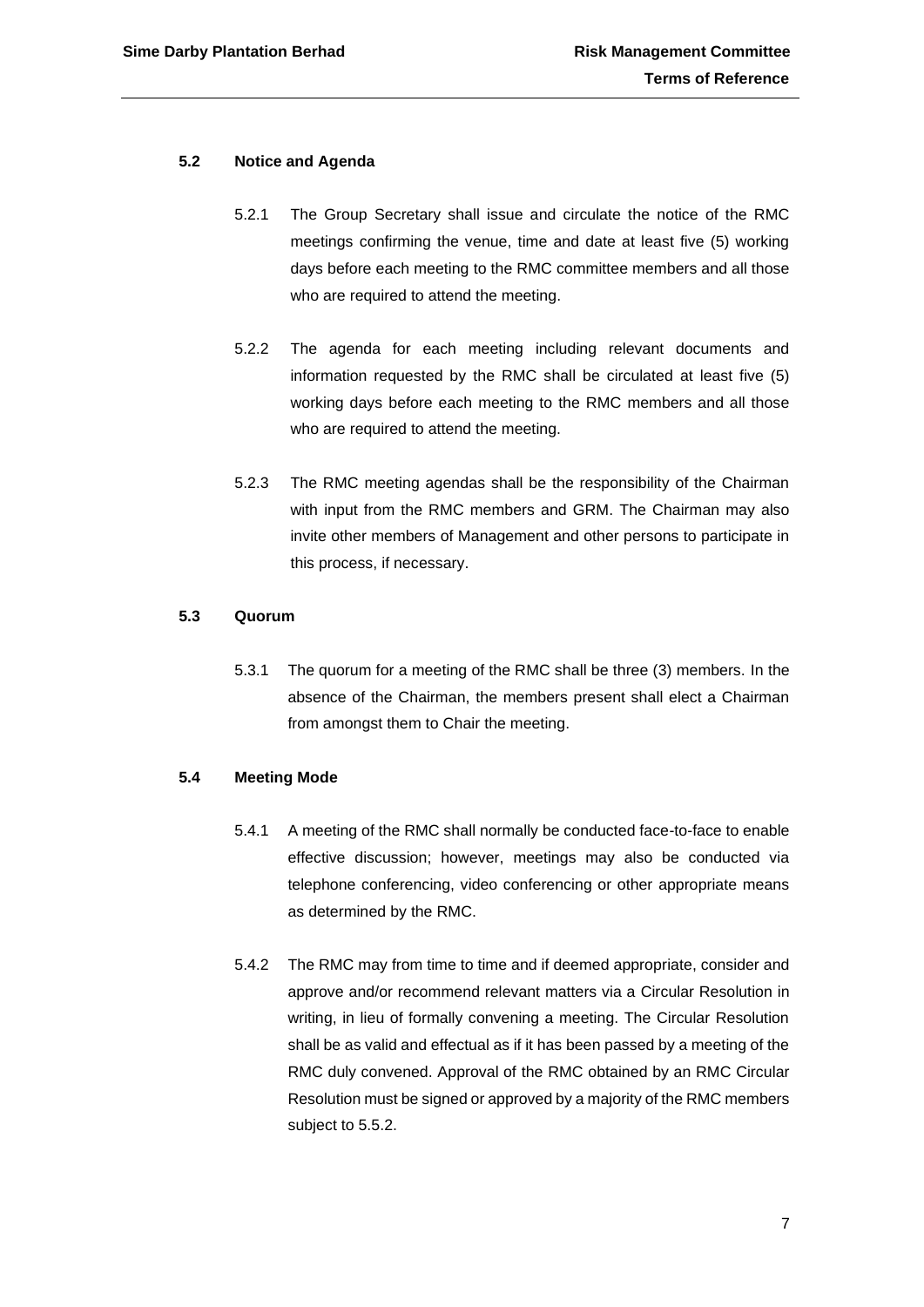#### **5.5 Voting**

- 5.5.1 All resolutions of the RMC shall be adopted by a simple majority vote, each member having one vote. In case of equality of votes, the Chairman of the RMC shall have a second or casting vote.
- 5.5.2 An RMC member is required to abstain from deliberations and voting in respect of any matter which may give rise to an actual or perceived conflict of interest situation.

#### **5.6 Meeting Minutes**

- 5.6.1 The minutes of the meeting shall be action oriented, and record the deliberations and decisions of the RMC. Minutes shall include compiled Board instructions as Matters Arising for discussion at each RMC meeting to ensure proper follow through.
- 5.6.2 Minutes shall be distributed to RMC members and shall be approved by the Chairman of the meeting at which the proceedings are held or by the Chairman of the next succeeding meeting.
- 5.6.3 Copies of minutes of each meeting shall be distributed to all members of the Board.
- 5.6.4 The RMC, through its Chairman, shall update the Board on the activities undertaken by the RMC at each Board meeting.
- 5.6.5 GRM shall be provided with the minutes and Matters Arising for follow up on key actions required.

#### **5.7 Secretary**

- 5.7.1 The Secretary to the RMC shall be the Group Secretary or a person recommended by the Group Secretary and approved by the Board.
- 5.7.2 The Secretary shall organise and provide assistance at RMC meetings and have the following key responsibilities:
	- ensure meetings are arranged and held accordingly;
	- assist the Chairman in planning the RMC's activities;